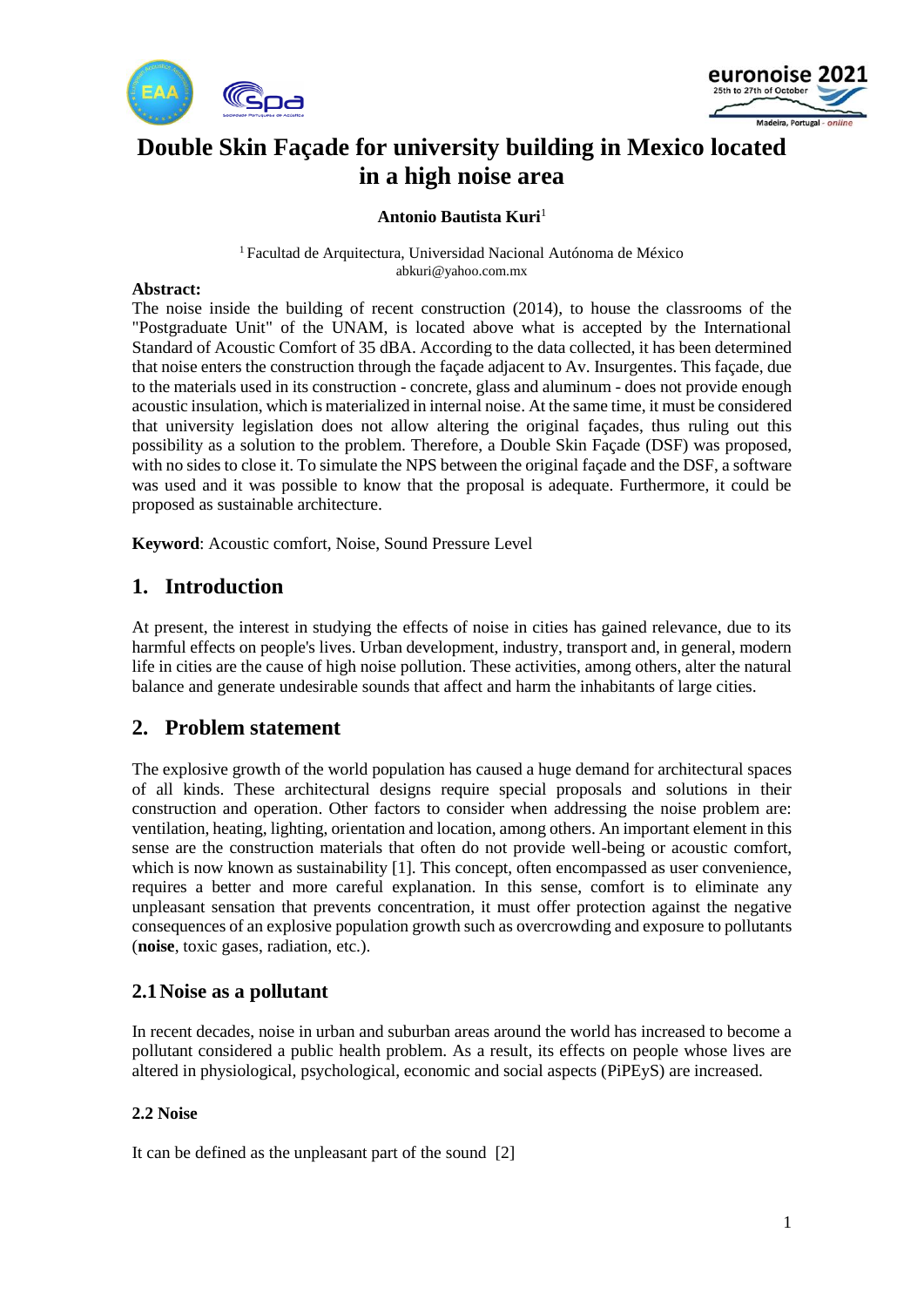



# **3. Noise levels and their relationship with learning**

According to the WHO, the degree of affectation of PiPEyS varies according to the NPS, the proximity to the source and the time of exposure affect several cognitive processes: more than 40 dBA make calculation activities difficult; at 50 dBA, cognitive efficiency drops; at 55 dBA, memory impairment; after 60 dBA, the difficulty of capturing auditory information appears; at 64 dBA, slow learning occurs and at 70 dBA, reading comprehension problems appear [3].

In the UP-UNAM a survey was carried out [4] among users where the following results were obtained: 48.4% declared that environmental noise within this architectural complex is a problem. 59.3% think that, mainly, traffic noise affects the academic activities carried out in the classroom. On the other hand, 64.8% consider that Building "B" is the one that presents the most problems compared to the rest of the buildings. 42.2% stated that what causes discomfort to users is vehicular traffic and, finally, 56.1% said that the main source of noise is Av. Insurgentes

## **3.1 Professors and noise**

When teachers change the level of voice intensity to compete against RF, they increase the signalto-noise ratio (RSR) [5], thus increasing the risk of voice disorders [6,7], which is in fact a common condition among students. teachers [8]. In addition, students are affected in their learning process. This confirms the fact that, in the last two decades, environmental factors have a more detrimental effect on voice disorders than genetic factors [9, 10].

A recent study found that, in a class, the teacher speaks almost 46% of the time [11], so he actively seeks to incorporate students, recognizing them as interlocutors.

# **4. Geographic delimitation of the study**

UNAM has the title of being the University of the Nation, the CU campus is located south of Mexico City (CdMx), with a total area of 733 hectares. It is located in the 100th place of the best universities in the world for its quality worldwide, and is considered the 2nd in Latin America. It is estimated that in the 2021 academic year there are 42,000 teachers, 350,000 students, as well as workers who require mobility within the campus, so there is a substantial increase in vehicle traffic and, consequently, a high generation of noise.

The buildings of the National Autonomous University of Mexico (UNAM), especially in Schools and Colleges, have shown their limitations to coexist with a constantly growing megalopolis. Its architectural concept has not changed in the last 70 years and the new buildings have been designed and constructed in practically the same way as when the campus of the University City (CU) was created in 1952 (Figure 1). It is worth mentioning that, at that time, the area where the UC was located was considered a rural area, without noise and without services. In those years, vehicular traffic was very low, so noise was not considered a form of pollution. Currently, UC has several vehicular access routes and many campus buildings are located next to or very close to internal and external communication routes.

A study of AC qualifiers is presented in 10 classrooms identified with noise pollution problems, within the Postgraduate Unit (UP) of the UNAM. The architectural complex is of recent construction (2014). It is located next to Av. Insurgentes, -one of the most important in CdMxwhere thousands of cars and cargo vehicles circulate daily. One more element is that the set of buildings is located between the campus streets, so local traffic also interferes with the acoustic environment Figure 2.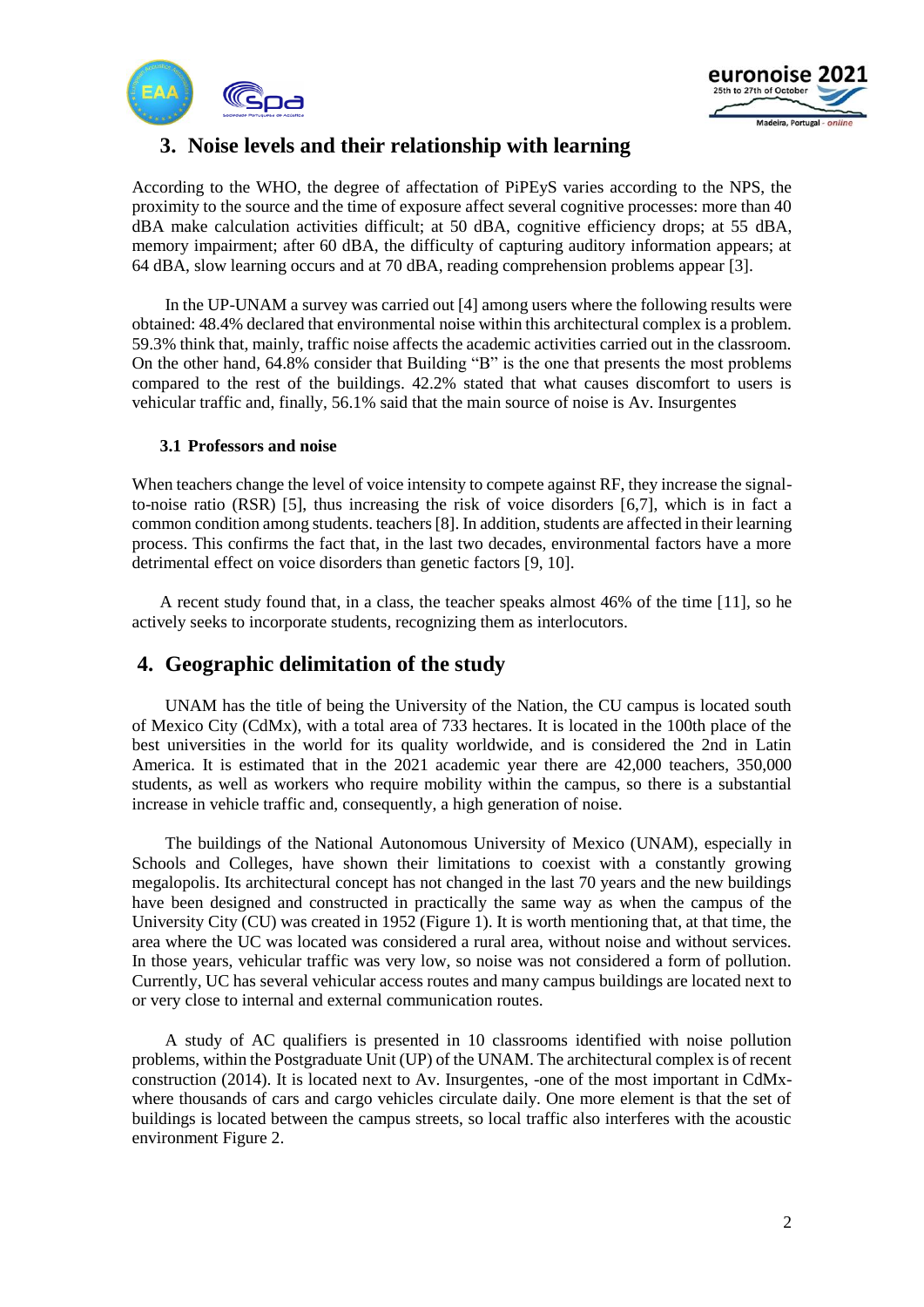



## **4.1 Limitation of space to investigate**

From the set of buildings that make up the UP-UNAM, building "B" was chosen because of its location in front of Av. Insurgentes. Second and third level classrooms were studied for being the most exposed to noise. The first floor, ground floor and basement spaces are not occupied, since, as a result of their exposure to noise, they have been gradually abandoned. The study was carried out in the 10 classrooms during the days and hours of greatest vehicular traffic. They were chosen so that they represent the four types of classrooms in building "B", which are classified according to their volume as follows: 1) Cubicle  $\sim$  19 m3; 2) Small classroom  $\sim$  53 m3; 3) Medium classroom  $\sim 107$  m3; 4) Large classroom  $\sim 205$  m3. All the classrooms studied have a volume of less than 283 m3. The capacity of students within the classrooms is from 10 to 40 in each one.

## **4.2 Research method**

For this case, the method to objectively evaluate CA required the preparation of data tables designed for this purpose. They were built taking as reference the qualifiers indicated in the standards: ISO 717-1 [12]; ISO 3382-1 [13]; ISO 16283-3 [14]; IEC 60268-16 [15]; ANSI / ASA S12.60-2010 [16].

Data collection was carried out in unoccupied classrooms with furniture, since permits were not obtained to do so with students and teachers.

The qualifier measurements were performed with the following equipment B&K brand: Sound level meter type 2270; omnidirectional source type 4292-L, amplifier type 2734; type 4189 microphones and Dirac software, under two general conditions:

- 1. Door and windows closed. To have a database line.
- 2. Open doors and windows, because the classrooms are passively ventilated.

The values are in octave bands of 125, 250, 500, 1 000, 2 000 and 4, 000 Hz, with measurement in" Fast" during the measurement, the height of the microphones was 1.20 m, as if the students were seated.

It is very important to mention that the ventilation through open windows is insufficient, so the access door remains open (cross ventilation).

# **5. Focus of this paper**

The focus is experimental and the emphasis is on:

- Asses the proposals for architectural solutions.
- Evaluate the results with the Lima Predictor software [17].

## **6. International benchmarks**

The specialized literature, related to AC within the classroom, has focused mainly on the level of Reverberation Time (RT) and Background Noise (BN). In the reference [18]. The values used as reference in this work are those of Table 1 of ANSI / ASA [7]. Reference values from other countries are also seen.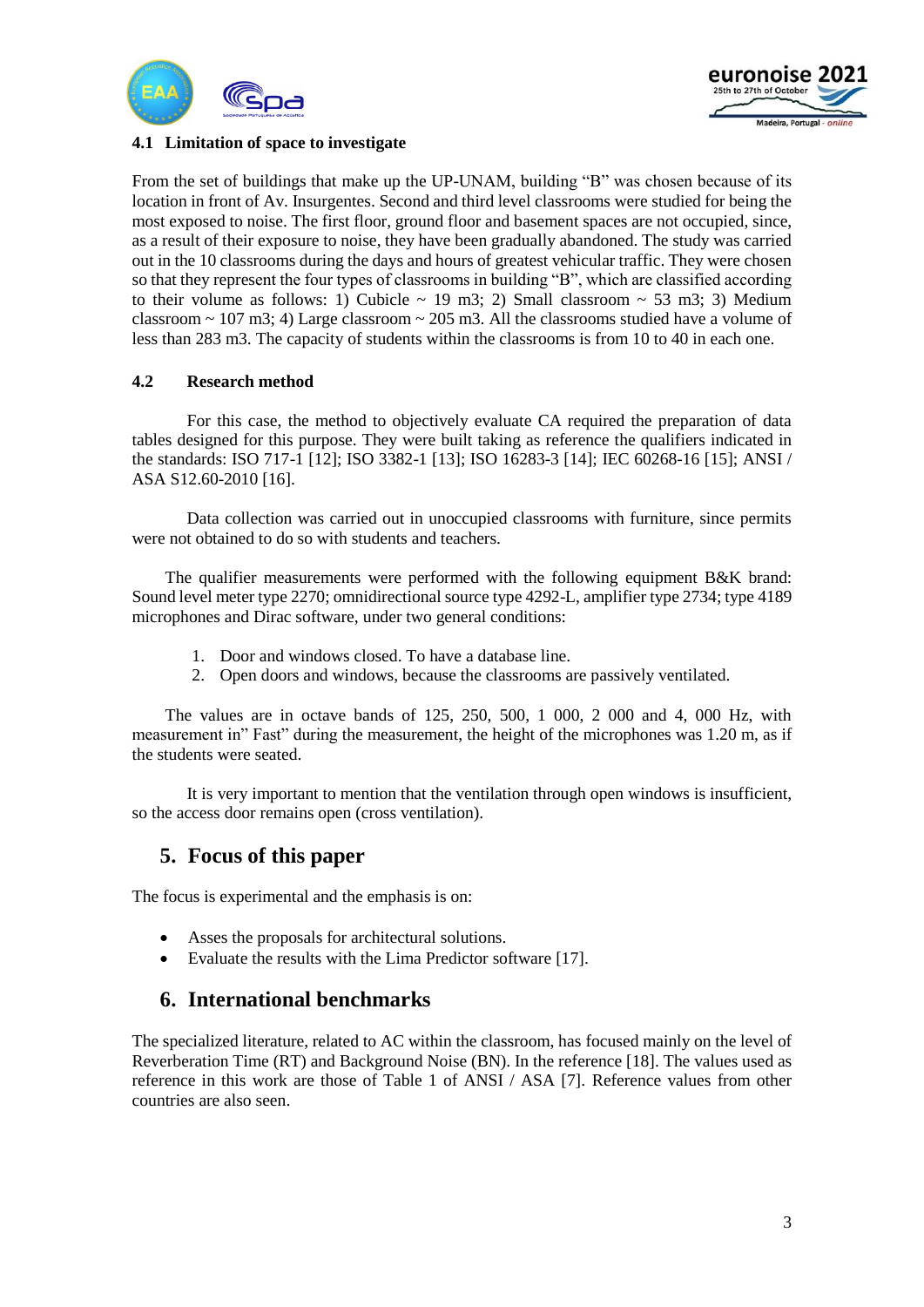





| Standard          | <b>RT</b> | <b>RT</b>  | Back-    | Volume         |  |
|-------------------|-----------|------------|----------|----------------|--|
| /Country          | min       | max        | ground   | m <sup>3</sup> |  |
|                   | Seg       | Seg        | noise    |                |  |
| ANSI              | 0.6       | 0.6        |          |                |  |
| ASA12.60-         | 0.7       | 0.7        | 35 dB(A) | $283$          |  |
| 2010 Part - 1     |           | 500, 1 000 |          | >283           |  |
| (USA)             |           | 2,000 Hz   |          |                |  |
| Holland           |           | 0.8        |          |                |  |
| France            | 0.4       | 0.8        |          | $250$          |  |
| Germany           | 0.8       | 1.0        |          | $^{\sim}$ 250  |  |
| Sweden            | 0.5       | 0.6        |          |                |  |
| Portugal          | 0.6       | 0.8        |          |                |  |
| Japan             |           | 0.6        |          | $^{\sim}$ 200  |  |
| Finland           | 0.6       | 0.8        |          |                |  |
| United<br>Kingdom | 0.6       | 0.8        |          |                |  |

Figure 1 - University City under construction 1952

Table 1 - International benchmarks

In order to bring clarity to the study, another qualifier to be used was addressed.

• Acoustic insulation, façade, Standardized Level Difference  $(D_{2m,nT,w})$ .

# **7. Outside measurement**

The recorded L*A*eqs were measured *In Situ*. Figure 2 and 3 shows how the SPL were obtained abroad in conditions a) and b) of each classroom.



arrow points to the building "B" where the classrooms are located.

Figure 2- Location of the PU-UNAM. The Figure 3 – Position of the microphone to measure the SPL of vehicular noise outside the classroom at 2 min front of the façade.

# **8. Values obtained**

The qualifiers were measured in natural listening conditions, real classrooms, with real ambient noises (vehicles of all kinds).

The figure 4 shows the RT values, measured in the 10 classrooms in building "B".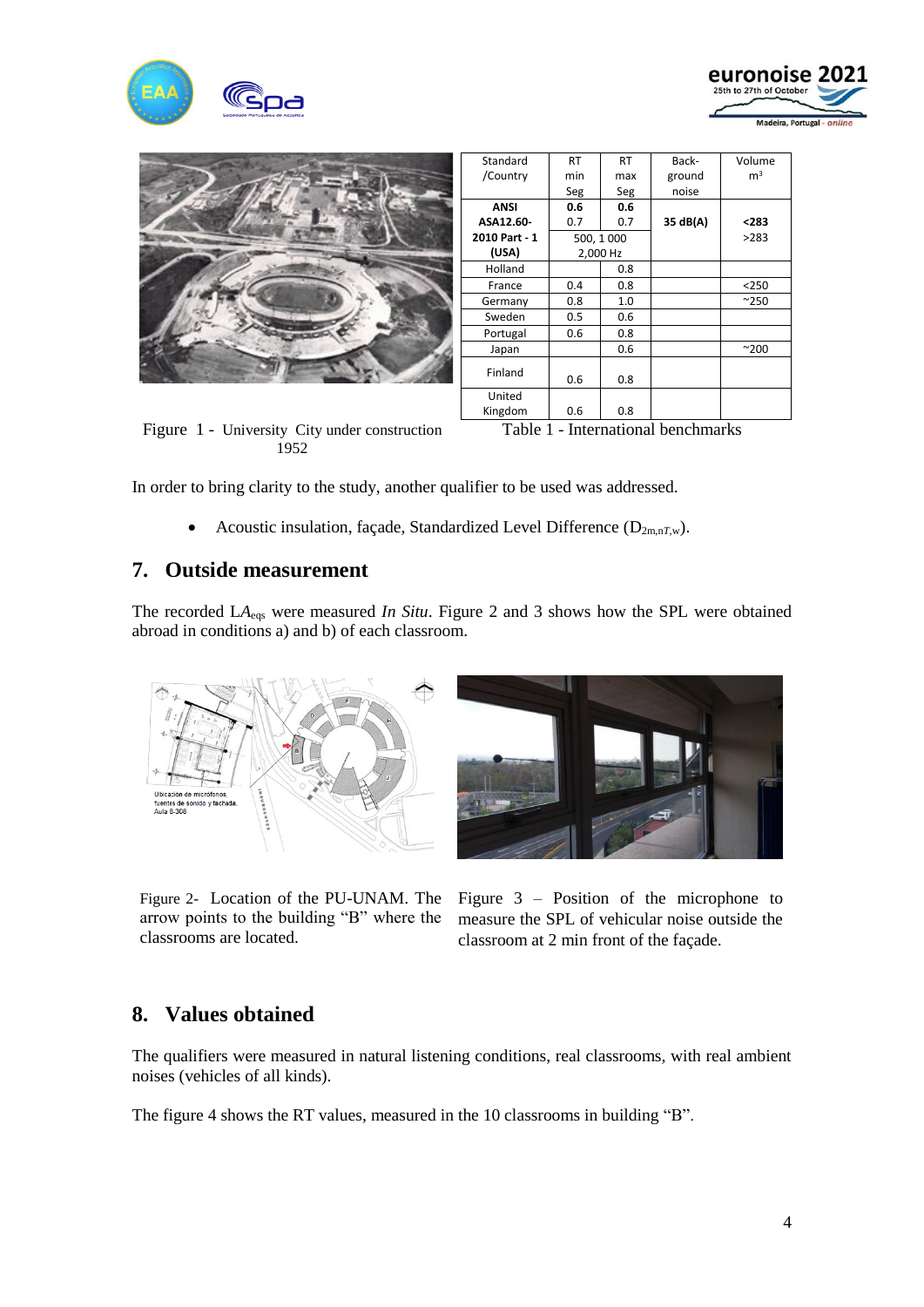

The façade of each classroom in the only physical barrier that separates and isolates it from the outside noise that comes from Av. Insurgentes, Figure 5 and Table 2 shows its general acoustic insulation, that is, the Standardized Level Difference  $(D_{2m,nT,w})$ .



Figure 5 - SPL exterior - interior, ANSI / ASA Table 2 - Standardized level difference and

| Classroom | $D$ tr,2m,nT,w | C  | С÷ |
|-----------|----------------|----|----|
| B-201     | 32             | 31 | 29 |
| B-212     | 28             | 28 | 25 |
| B-213     | 27             | 27 | 25 |
| B-215     | 24             | 24 | 21 |
| B-224     | 24             | 23 | 23 |
| B-301     | 32             | 32 | 30 |
| B-302     | 23             | 23 | 22 |
| B-305     | 29             | 28 | 26 |
| B-306     | 30             | 29 | 29 |
| B-308     | 31             | 30 | 29 |

adaptation term of spectrum *C* and  $C_{tr}$  [13].

# **9. Discussion of the results**

Based on the qualifiers obtained, we know that:

- The AC in classrooms is adversely affected, disrupting speech intelligibility.
- The BN is very high, because the façade has a low acoustic insulation.
- The RT are very long due to the finishing material of the walls, as well as the furniture.
- Acoustic insulation, standardized level difference  $(D_{2m,nT,w})$ , the average SPL outside was 69 dBA, indoors with open doors and windows it was 60 dBA, when closing the door and window the interior SPL was 46 dBA, consequently, the facade insulates an average of 23 dBA. It is observed that the façades of classrooms B-201, B-301 and B-308, located next to the concrete walls, which are part of the building structure, having a rigid support, have a maximum insulation value of 32 dBA.

# **10.The double skin façade as a response to the noise problem**

After studying the problem, two architectural solutions of installing a Double Skin Façade was proposed to reduce the effect of external-internal noise without affecting the original façade that reaches the AC, under the following conditions: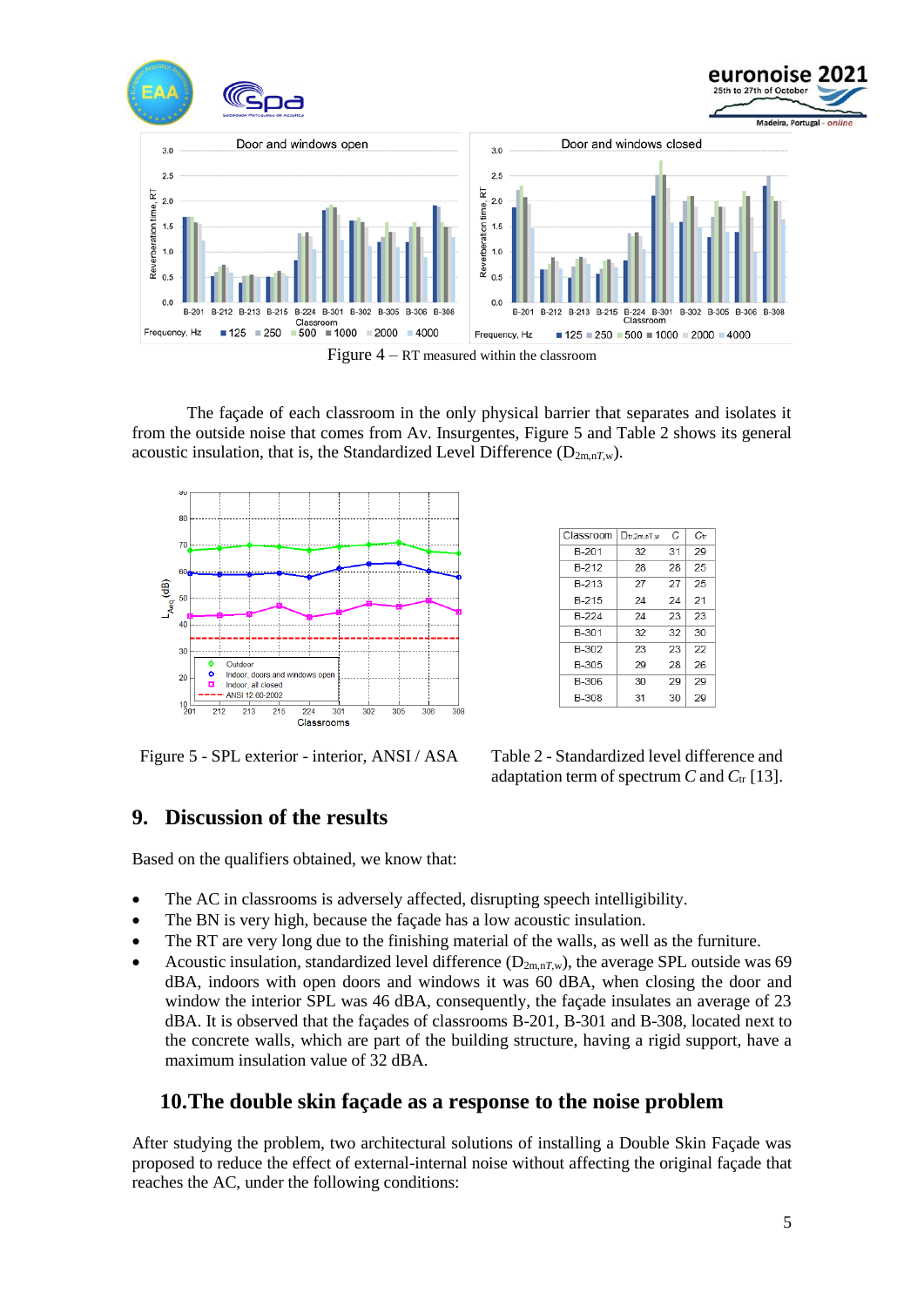



## **10.1 Proposal DSF**

Place Double Skin Façade (DSF-THyAPIS), (Thermal Hydraulic, Acoustic, Photovoltaic, Solar Insulation), Figure 6, with a metal structure at 2.0 m, in front of the original façade of the building "B", "Façade of a Single Skin" (SSF) that is oriented towards Av. Insurgentes.

## **Advantages of DSF**

- It will work as a noise reduction system [19], reaching the appropriate AC in the classrooms.
- It will provide a percentage of direct isolation from solar radiation.
- Allow passive ventilation to continue in classrooms.
- It will generate photovoltaic electricity.
- The support of the photovoltaic glasses will be with pipes so that the water flows through them, cooling the glasses and heating the water for various services.
- By generating electrical and thermohydraulic power, the initial investment can be amortized in a short time.
- Adds aesthetic value to the urban landscape, the "DSF", since it can be designed considering the type of structure, pipes, appearance and color the photovoltaic glass.
- It is Sustainable Architecture.
- The original façade is not affected.

## **Disadvantages of DSF**

- Partially limits the views of Av. Insurgentes.
- The initial investment of the DSF-THyAPiS.
- Partially hides the original façade.



Figure 6 – Insulation acoustic with DSF-THyAPiS  $Table 3$  – Effects of DSF insulation at two

|                                                                   |                                           |                              | Simulated value                                     |                         |                                                       |                                                                                    |                                                            |
|-------------------------------------------------------------------|-------------------------------------------|------------------------------|-----------------------------------------------------|-------------------------|-------------------------------------------------------|------------------------------------------------------------------------------------|------------------------------------------------------------|
| <b>Building B</b><br>level and<br>height of<br>the DSF            | SPL<br>outside to<br>$2m$ from<br>the SSF | Edge<br>of the<br><b>DSF</b> | Betwee<br>n center<br>and the<br>edge of<br>the DSF | Center<br>of the<br>DSF | SPL inside<br>classrooms<br>on the edge<br>of the DSF | SPL inside<br>classrooms<br>hetween<br>the Edge<br>and the<br>center of<br>the DSF | SPL inside<br>classrooms<br>at the<br>center of<br>the DSF |
| 2nd floor,<br>DSF at 1 m<br>above<br>building B                   | 68                                        | 56                           | 52                                                  | 50                      | 32                                                    | 28                                                                                 | 26                                                         |
| 3°rd floor.<br>DSF at 1 m<br>above<br>building B                  | 69                                        | 56                           | 54                                                  | 53                      | 34                                                    | 32                                                                                 | 31                                                         |
| 2nd floor.<br>DSF at 1 m<br>below the<br>height of<br>building B  | 68                                        | 56                           | 53                                                  | 51                      | 32                                                    | 29                                                                                 | 27                                                         |
| 3°rd floor.<br>DSF at 1 m<br>below the<br>height of<br>building B | 69                                        | 58                           | 56                                                  | 56                      | 35                                                    | 31                                                                                 | 32                                                         |

heights

# **11. Results**

To simulate the SPL generated by the vehicular traffic of Av. Insurgentes and measure it at 2 m from the DSF, as well as the SPL between the SSF and the DSF, the Predictor LimA Software [17] was used. This action had a double objective.

- 1) Simulate, using [17], the efficiency of the proposals.
- 2) Obtain data that allow the proposal to be evaluated prospectively.

The results are in dBA tables 3. To know the values within the classrooms, we use the values D2m,n*T*,w from Table 2.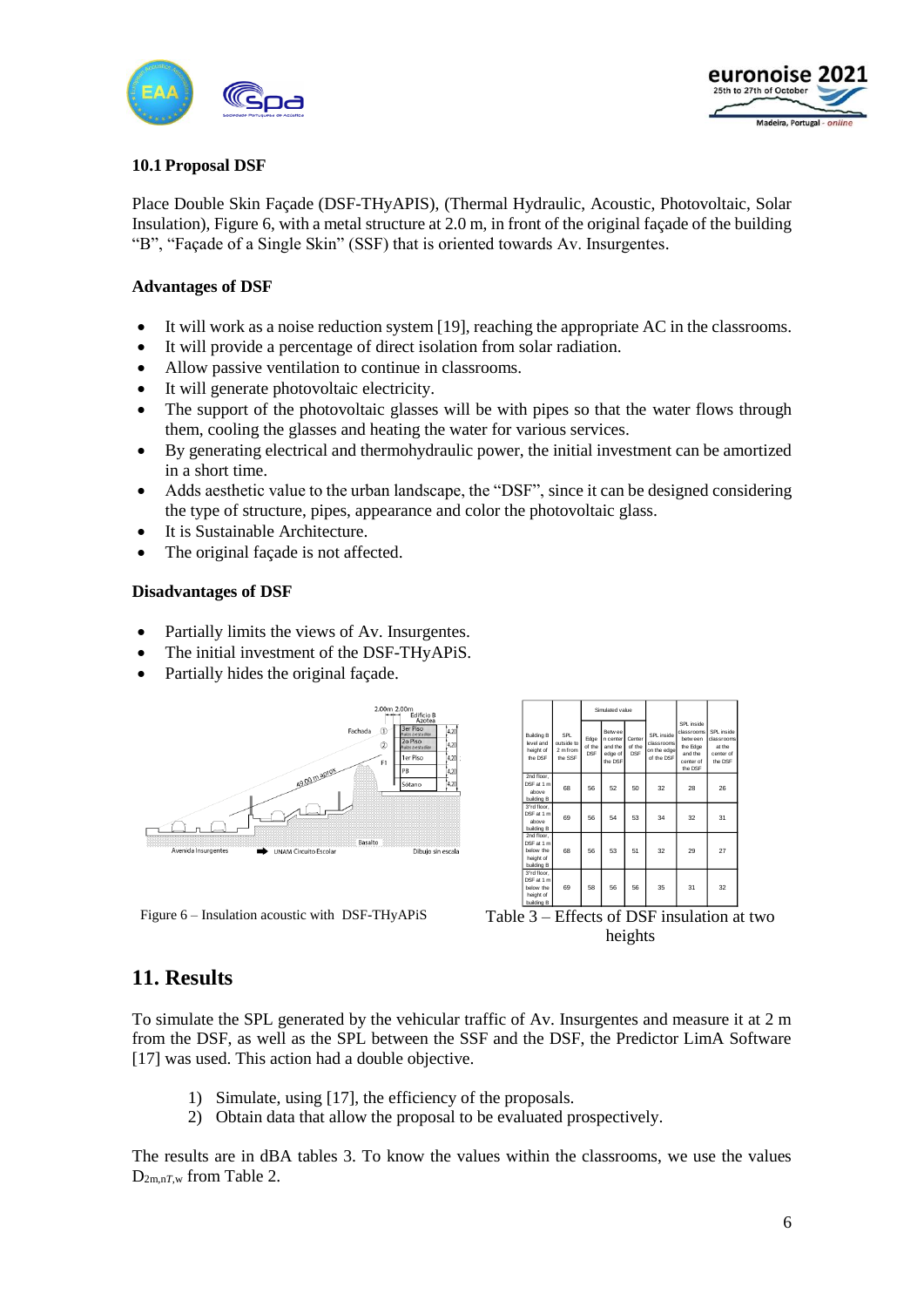



# **12. Conclusions**

| Open doors and windows |                                |                                  | Close doors and windows |          |                                  |                                |                                  |                |       |
|------------------------|--------------------------------|----------------------------------|-------------------------|----------|----------------------------------|--------------------------------|----------------------------------|----------------|-------|
| Qualifier              | Average<br>measured<br>In Situ | ANSI/ASA<br>S12.60-<br>2010/Part | <b>Status</b>           | Ideal    | Qualifier                        | Average<br>measured<br>In Situ | ANSI/ASA<br>S12.60-<br>2010/Part | <b>Status</b>  | Ideal |
| <b>RT</b>              | 1.27                           | 0.6                              | <b>Exceeds</b>          | ><br>0.6 | <b>RT</b>                        | 1.67                           | 0.6                              | <b>Exceeds</b> | 0.6   |
| BN                     | 60                             | 35 dBA                           | Exceeds                 | > 35     | <b>BN</b>                        | 46                             | 35 dBA                           | Exceeds        | > 35  |
|                        |                                |                                  |                         |          | Standardized<br>level difference | 28                             | dBA                              | Poor           | 35    |



After analyzing the summary data of the surveys in Table 5 and contrasting them with the tables, it was deduced that:

 The classrooms in building "B" are located outside the parameters established by ANSI/ ASA [16].

In order for the classrooms in building "B" to be within the parameter of the [16] standard, which indicates that the BN level should not be higher than 35 dBA, the solution was designed, which was corroborated with the [17], The results were:

• The DSF reduces noise, the average BN in classrooms is 26 to 35 dBA, complying with the [16] standard which is 35 dBA.

Therefore, the proposed DSF option is correct.

# **13. References**

1

- [1] García, Armando. "Environmental urban noise", edit. A. García, WITpress, Advances in Ecological sciences 8, 2001.
- [2] Bautista Kuri. Antonio, Definition.
- [3] Norma Ambiental para el Distrito Federal, NADF-005-AMBT-2013
- [4] Calixto López Diana. "Ruido Ambiental en la Arquitectura, caso de estudio: Unidad de Posgrado de la UNAM". Tesis de Maestría; Programa de Maestría y Doctorado en Arquitectura-UNAM, a Publicarse.
- [5] Dockrell Julie E, Shield Bridget M. Acoustical barriers in classrooms: the impact of noise on performance in the classroom. British Educ Res J 2006;32 (3):509–25.
- [6] Sala E, Airo E, Olkinuora P, Simberg S, Ström U, Laine A, et al. Vocal loading among day care center teachers. Log Phon Vocol 2002; 27:21–8.
- [7] Cooke M, Lu Y. Spectral and temporal changes to speech produced in the presence of energetic and informational maskers. J Acoust Soc Am 2010;128: 2059–69.
- [8] Roy N, Merrill RM, Thibeault S, Parsa RA, Gray SD, Smith EM. Prevalence of voice disorders in teachers and the general population. J Speech Lang Hear Res 2004; 47:281– 93.
- [9] Simberg S, Santtila P, Soveri A, Varjonen M, Sala E, Sandnabba K. Exploring genetic and environmental factors of dysphonia: a twin study. J Speech Lang Hear Res 2009; 52:153–63.
- [10] Simberg S, Sala E, Vehmas K, Laine A. Changes in prevalence of vocal symptoms among teachers during a twelve-year period. J Voice 2005; 19:95–102.
- [11] Shield B, Conetta R, Cox T, Mydlarz C, Dockrell J, Connolly D. Acoustics and noise in English secondary schools. Paper 1131. In: Proc Internoise 2013 Innsbruck.